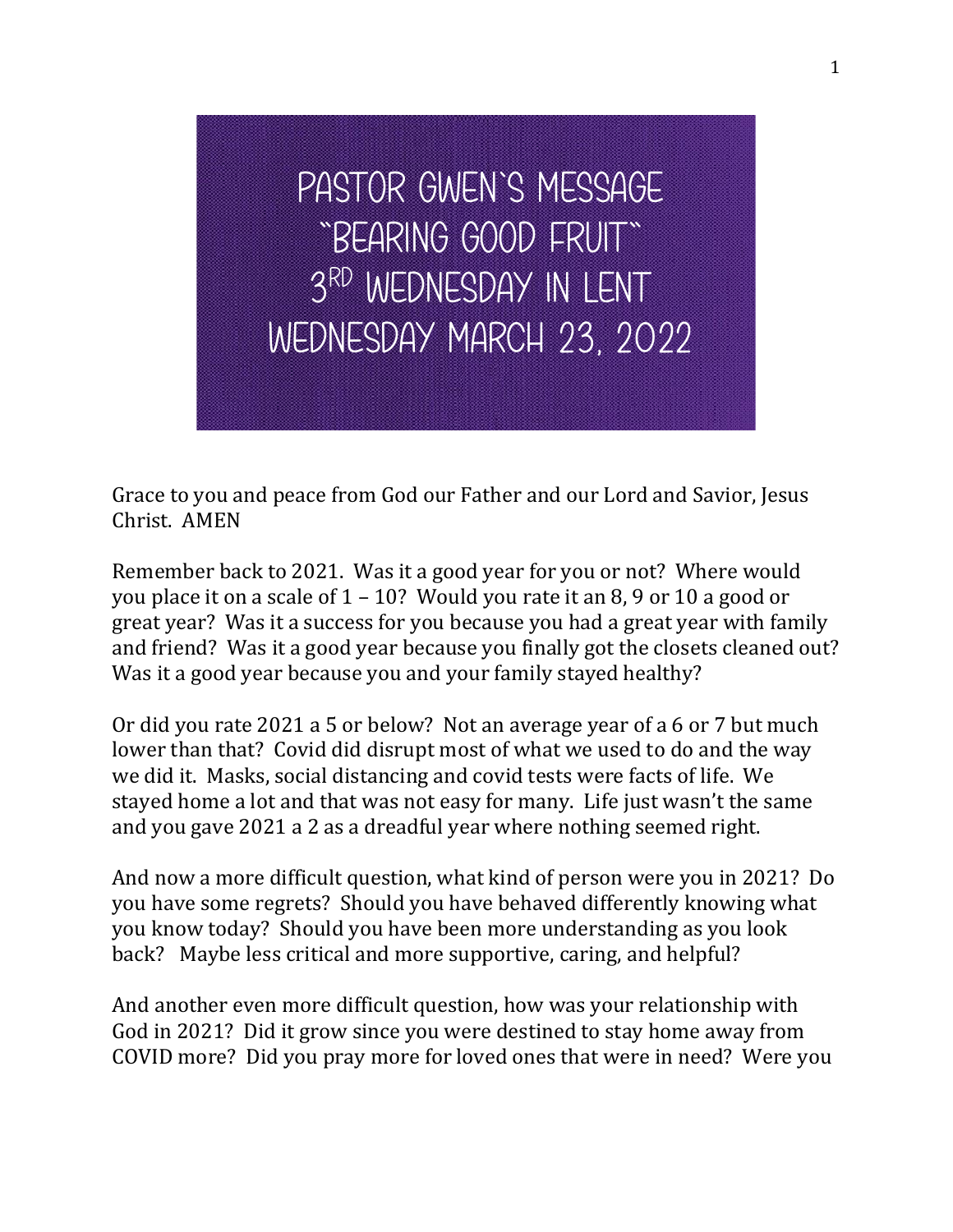able to hear from God or did He just slip into the background with the other noises of the world around you?

Did you lead a life in 2021 that God would be proud of? Did you speak as a child of God, act like a child of God and love like you had God in your heart? Did you interact with others with love and forgiveness, the same you would wish to expect from them?

Well, this evening our Gospel text is the parable of the fig tree. As brief as it is, I think the point of the parable is clear. Jesus says, "A man had a fig tree and planted it in his vineyard." First, did you ever question why someone would plant a fig tree in a vineyard. Well, as I studied for this message, I found that it was quite common to plant fruit trees in vineyard so they too could take advantage of irrigation that went to the grapevines. I also learned that not only does Leviticus forbid the eating of fruit from a newly planted tree for three years but that fig trees take that long to produce good fruit. The harvest from the fourth year is to go to God and finally the fifth year it can be eaten. Wow, who knew?

Well, we are not sure how old the tree in our parable is, but for three years it has not produced fruit. The owner tells the gardener to cut it down. If it is not producing, why should we keep it as it only takes up space, uses up the goodness of the soil and absorbs the moisture from the ground. Why keep it around if it is not producing and has no purpose? What is the point of having a tree, a fruit bearing tree that does not bear fruit?

I suppose that the owner has the right to be angry. In his garden this tree is useless. It is a big disappointment, so no wonder he wants to destroy it. He wants to use the soil, the grounds' moisture, and his gardener's energy for possibly another tree that will produce.

But the gardener urges Jesus to let it be for one more year and he will fertilize it and tend to it and then if it still does not bear fruit then he agrees that it should be cut down.

As we listen to this story, we realize that Jesus is not talking about a tree here. He is talking about you and me. Are we bearing good fruit for God's kingdom? Or are we wasting God's creation and the opportunities we have been given? Remember those questions I asked in the beginning? How was 2021 for you? Was it a good year of producing for God? Was it a good year of developing a relationship with God, reading His word, helping others, giving to those in